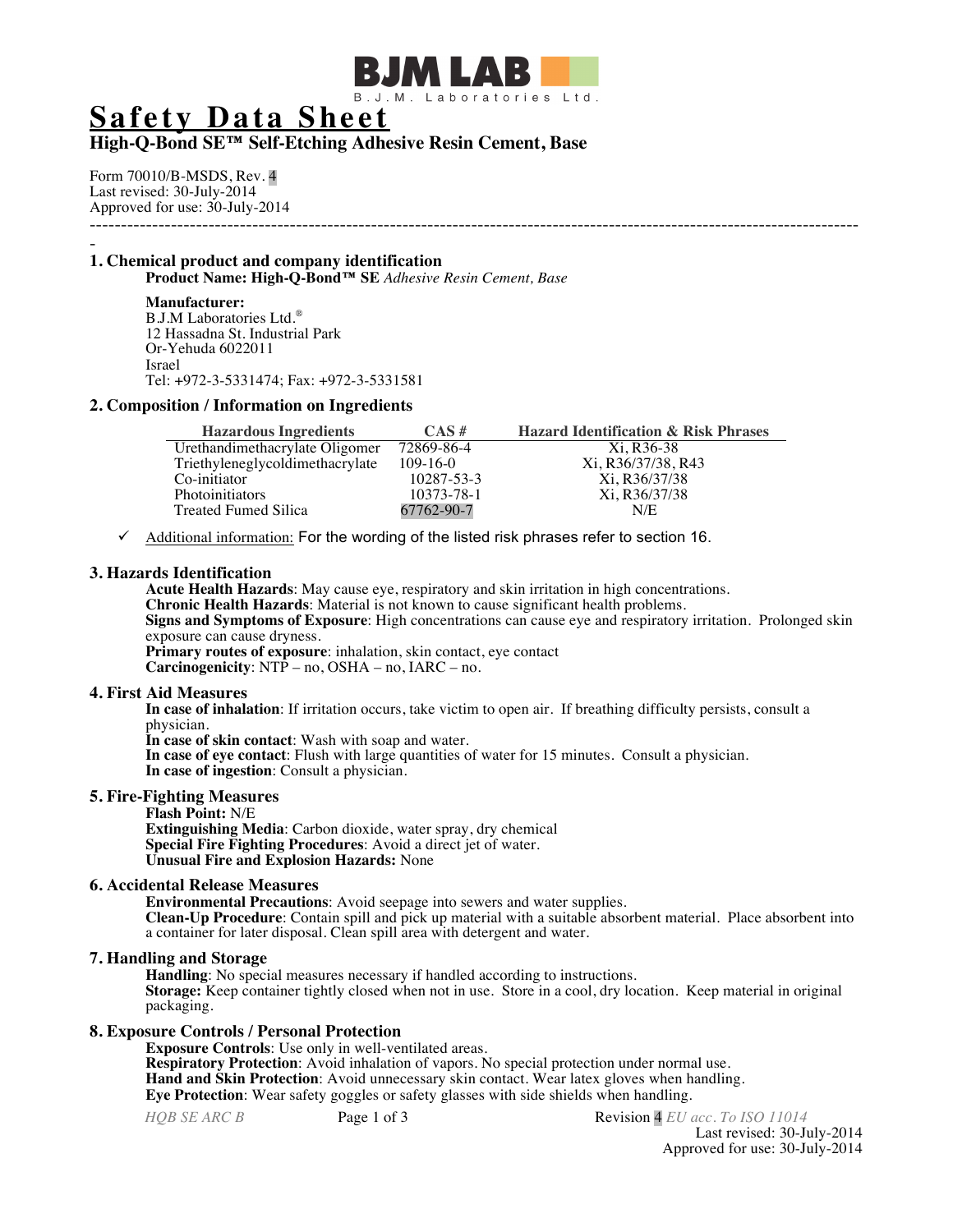

B.J.M. Laboratories Ltd. **Hygiene Measures**: Remove spilled material from skin and clothing. Do not eat or drink when handling this material.

#### **9. Physical and Chemical Properties**

**Appearance**: White / Natural / Yellow paste **Odor**: Specific odor **Boiling Point/Range**: N/A **Evaporation Rate** (Water = 1): N/A **Vapor Density**  $(Air = 1)$ :  $N/A$ **Solubility in Water:** Insoluble

## **10. Stability and Reactivity**

**Stability**: This material is stable. **Hazardous Reactions**: None if handled according to directions **Hazardous Polymerization**: May occur. **Conditions to Avoid**: Heat, UV light and contamination. **Incompatibility**: Free radicals, reducing agents, heavy metal ions **Hazardous Decomposition Products**: Carbon dioxide, water, carbon monoxide, acrylic decomposition products, depending on conditions of heating and burning.

## **11. Toxicological Information**

**Acute oral toxicity** :  $LD_{50}$  (rat) > 5000mg/KG **Irritation of Skin**: dryness and irritation possible upon prolonged exposure **Allergic Effects**: Methacrylate sensitive individuals may exhibit an allergic reaction.

#### **12. Ecological Information**

Do not discharge into sewers or water supplies **Environmental persistence and degradability**: no data available **Ecotoxicity**: no data available

#### **13. Disposal Considerations:**

May be disposed of in landfill or incinerator in accordance with local, state and federal regulations.

#### **14. Transport Information:**

| 14.1 Transport at land | <b>ADR</b><br>UN Number | <b>RID</b><br>Kemler<br>Number |
|------------------------|-------------------------|--------------------------------|
|                        | Packing Group           |                                |
|                        | Proper shipping name    |                                |
| 14.2 Transport at sea  | <b>ADNR</b>             | <b>IMDG</b>                    |
|                        | UN Number               |                                |
|                        | <b>EMS</b>              | <b>MFAG</b>                    |
|                        | Packing Group           |                                |
|                        | Proper shipping name    |                                |
| 14.3 Air transport     | <b>ICAO/IATA-DGR</b>    |                                |
|                        | UN Number               |                                |
|                        | Proper shipping name    |                                |
|                        | <b>Subsidiary Risk</b>  |                                |
|                        | Labels                  |                                |
|                        | Packing Group           |                                |

**U.S. DOT Shipping Name**: Not Regulated **U.S. DOT Hazard Class**: None **U.N./N.A. Number**: None **U.S. DOT Packing Group:** None **Other**: Not considered hazardous cargo

#### **15. Regulatory Information:**

This product requires classification according to the criteria of EC. The product is a medical device according to the EC-directive 93/42.

15.1 UN Number 15.2 National regulations 15.3 EU number